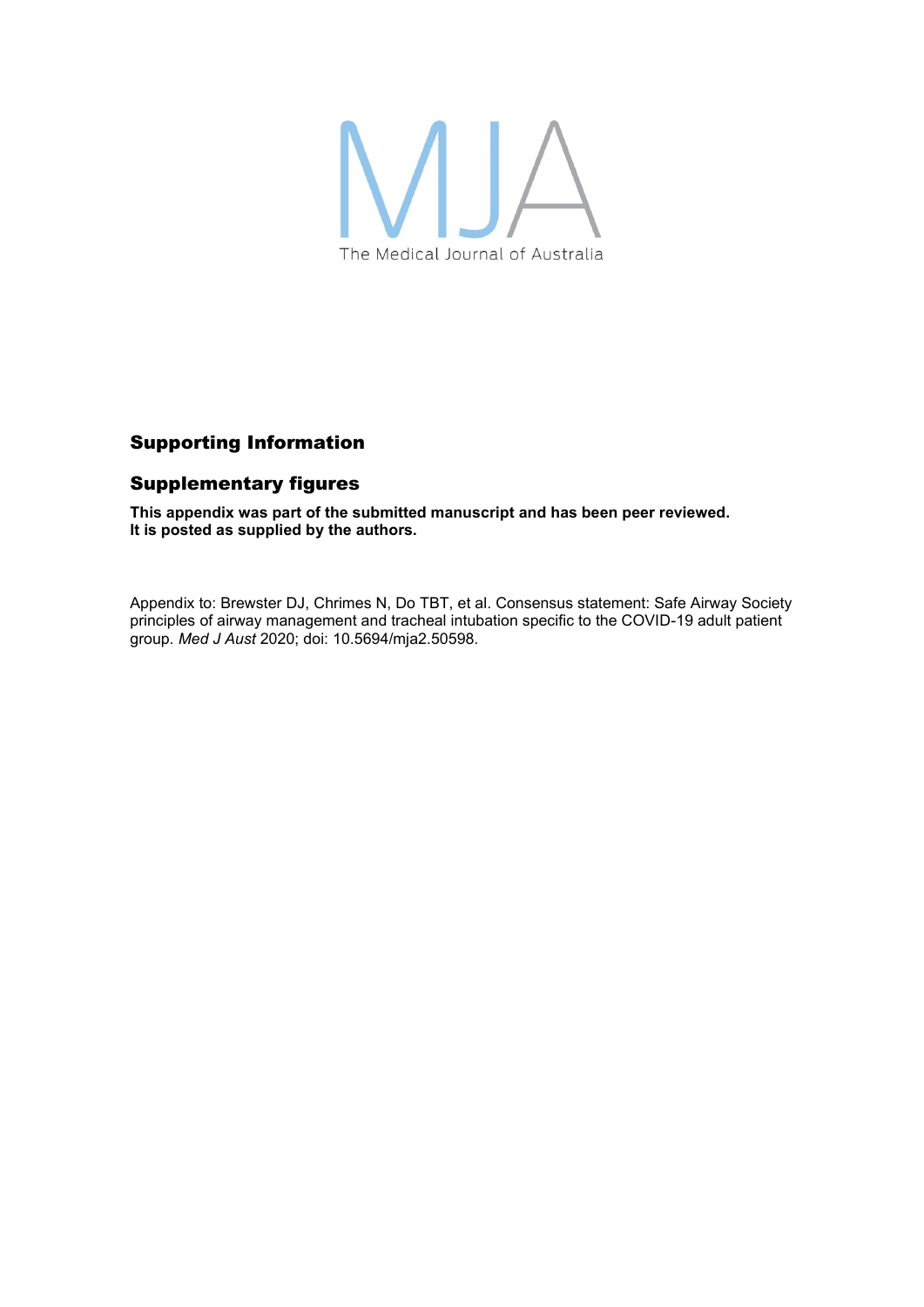

## COVID-19 AIRWAY MANAGEMENT

| 1. Intensive training<br>2. Early intervention                                                                              | <b>3. Meticulous planning</b><br><b>4. Vigilant infection control</b>                                                                                                                                                                                                                                      | 5. Efficient airway management<br><b>6. Clear communication</b>            |
|-----------------------------------------------------------------------------------------------------------------------------|------------------------------------------------------------------------------------------------------------------------------------------------------------------------------------------------------------------------------------------------------------------------------------------------------------|----------------------------------------------------------------------------|
| <b>USE A 'BUDDY CHECK' FOR CORRECT PPE FITTING</b>                                                                          |                                                                                                                                                                                                                                                                                                            |                                                                            |
| Planning                                                                                                                    | Intervene early - aim to avoid emergency intubation.<br>Negative Pressure room or Normal pressure with strict door policy.<br>Senior clinician involvement. Is Anaesthetist needed?<br>Early airway assessment documented by senior clinician.                                                             |                                                                            |
| <b>Prepare</b>                                                                                                              | Assemble 5-6 person Airway Team (see reverse).<br>Use COVID-19 Intubation Tray (see reverse).<br>Ensure Viral Filter and ETCO2 in ventilation circuit.<br>Share Airway Strategy. Use a dedicated COVID intubation checklist.                                                                               |                                                                            |
| <b>PPE</b>                                                                                                                  | Hand Hygiene (HH).<br>Donning: HH > Gown > Mask > Eye-protection > Hat > HH > Gloves.<br>Spotter to perform "Buddy Check" to ensure correct PPE fit.<br>Airway operator to consider double gloves.                                                                                                         |                                                                            |
| <b>Pre-Ox</b>                                                                                                               | 45 degree head up position.<br>Pre-oxygenate with Face Mask using 2 hands, Vice-grip and PEEP for full 5 minutes.<br>Ensure a square ETCO2 waveform, to be confident of no leaks.<br>Avoid Apnoeic Oxygenation techniques due to aerosolization risk.                                                      |                                                                            |
| <b>Perform</b>                                                                                                              | Use VL; use the screen (indirect view) to maximise operator distance from airway.<br>Modified RSI technique (1.5mg/kg IBW Roc OR 1.5mg/kg TBW Sux).<br>Careful 2-person ventilation with Vice-grip and PEEP during onset of NMB.<br>Wait 60 seconds for paralysis to take effect - avoid triggering cough. |                                                                            |
| <b>Post-ETT</b>                                                                                                             | Inflate cuff BEFORE initiating ventilation and monitor cuff pressures to minimise leak.<br>Remove outer gloves (if on), dispose of airway equipment in sealed bag.<br>Doffing: Gloves > Gown > HH > Hat > Eye Protection > Mask > HH. Use a Spotter.<br>Debrief and share lessons.                         |                                                                            |
| <b>Awake Intubation</b><br>Risk of aerosolization. Involve<br>Senior Anaesthetist if this<br>airway technique is indicated. | <b>Connection / Disconnection</b><br>Apply the viral filter directly to the ETT.<br>Only disconnect the circuit on the ventilator<br>side of the viral filter.                                                                                                                                             | <b>CICO Rescue</b><br>Scalpel-bougie technique<br>to avoid aerosolization. |

*Collaboration between Safe Airway Society + RNS ASCAR @SafeAirway + @RnsAscar*

9